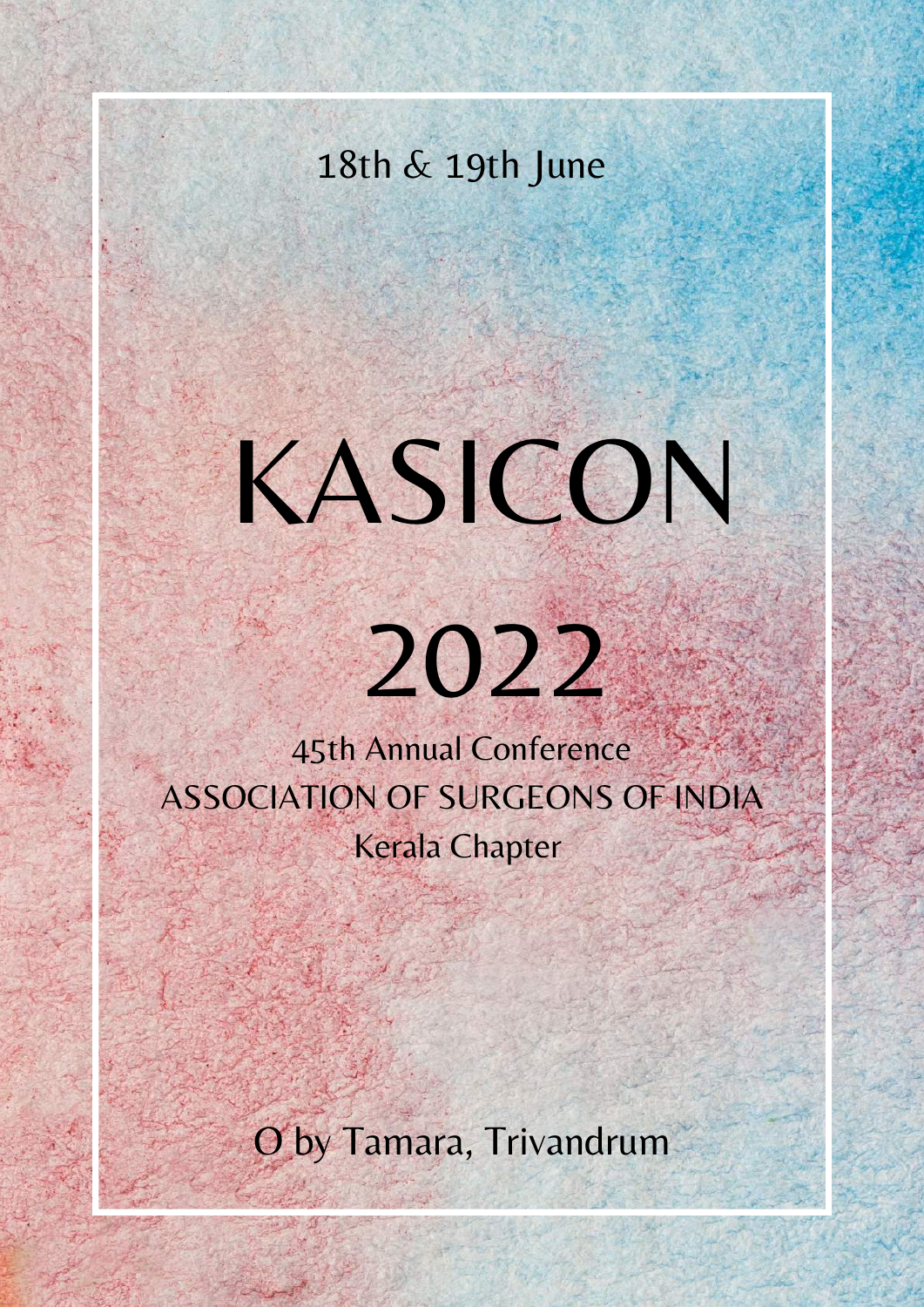#### ANNOUNCEMENT

Dear Friends We hope you are all as much excited about the KASICON 2022 as we are! We are happy to announce the venue for our rendezvous: HOTEL O BY TAMARA Oruvathilkotta, Aakkulam, Trivandrum

#### SCIENTIFIC PROGRAMME

This year as the KASICON is returning to its true blue physical format, we are taking the scientific deliberations also back to the basic nuts and bolts of Surgery. There will be focused thematic sessions: Head and Neck, Thyroid, Upper GI, Lower Gl, Vascular, Breast, Genitourinary, Minimally Invasive surgery, etc, to name a few.

> CME credit hours from KERALA STATE MEDICAL COUNCILS will be updated in final brochure.

Faculty List is being finalised and will include experienced faculty of national reputation. Reserve your seats now itself…

#### LEISURE ALONGSIDE KNOWLEDGE

We have another exciting news for all!

On the sidelines, we will be arranging transport for the delegates and the accompanying persons to visit places of interest in Thiruvananthapuram, including the latest attraction the 'Lulu mall' and the all-time favourites like Kovalam beach and Padmanabhaswamy Temple.

CONFERENCE SECRETARIAT Department of General & Laparoscopic Surgery Government Medical College Thiruvananthapuram, Kerala 695011 Email: kasicon2022@gmail.com Organizing Chairman Organizing Secretary Organizing Treasurer Dr. A. Abdul Latheef Dr. Meer Chisthi. M Dr. Preetha. S 9847152984 9446560110 9447255476

\*\*\*\*\*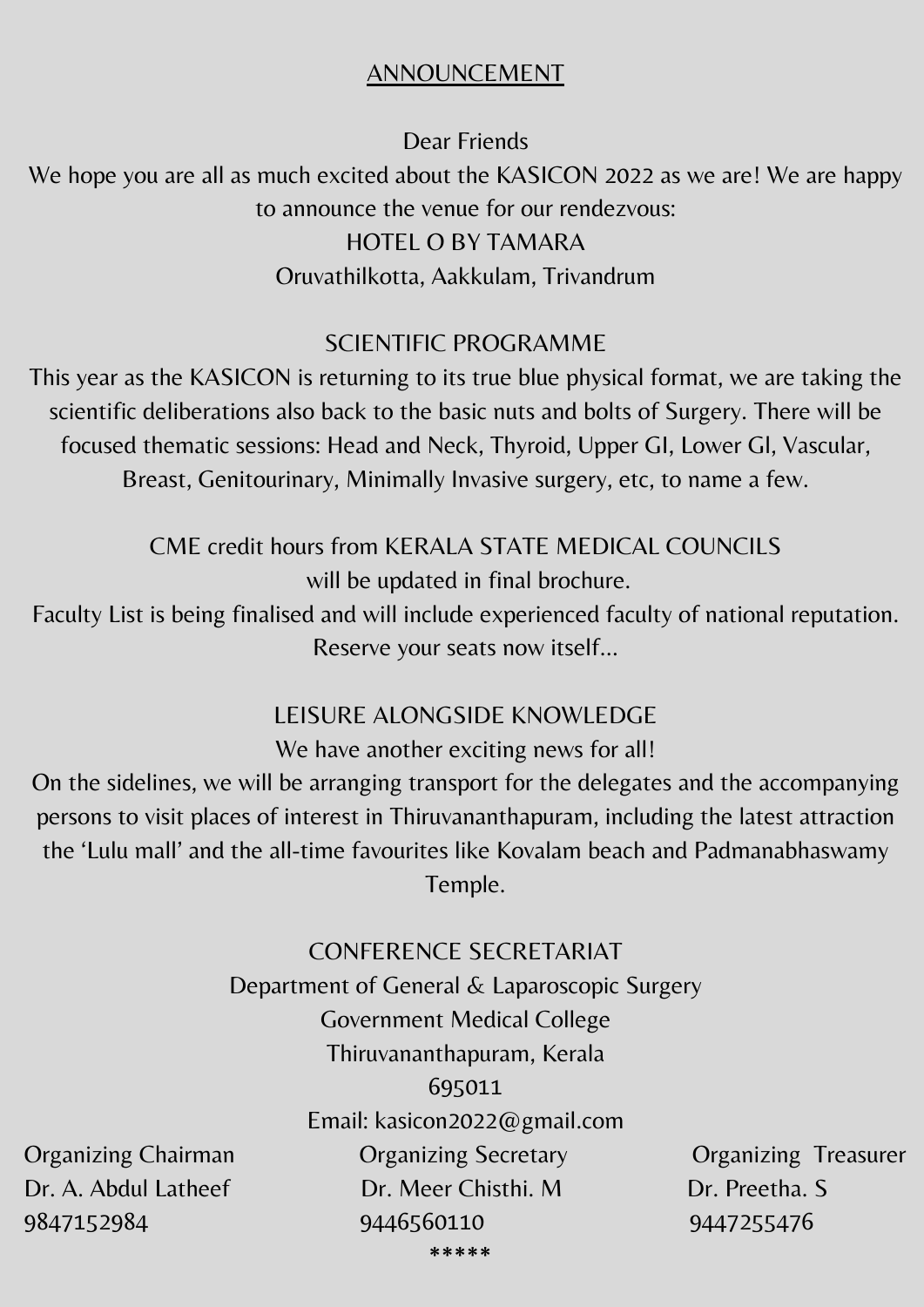#### Registration Fee Details

|                      | Until May 10 | Until June 10 | <b>Spot</b> |
|----------------------|--------------|---------------|-------------|
| ASI Members*         | 4000         | 4500          | 5000        |
| ASI Non-Member*      | 4500         | 5000          | 5500        |
| Junior Residents**   | 3000         | 3500          | 4000        |
| Accompanying person# | 3000         | 3500          | 4000        |

\*Includes entry to academic sessions, Lunch & Gala Dinner (Day 1) Lunch (Day 2), participation certificate, Complement.

\*\* Includes entry to academic sessions, Lunch & Gala Dinner (Day 1), Lunch (Day

2), participation certificate, Complement. Appropriate proof mandatory.

# Includes Lunch & Gala Dinner(Day 1), Lunch(Day 2).

Note: We cannot ensure availability of Complements for Spot registrations.

For bank transfer:

Account number: 67257079822

Account name: KASICONTVM

Bank: State Bank of India, Medical College Branch, Trivandrum

IFSC Code: SBIN0070029

Please mention your name and mobile number when making the Bank transfer/UPI payment.

Kindly use the following link to submit payment details:

https://forms.gle/qC3mSwMRdN4p1izv6

The details can also be sent to kasicon2022@gmail.com in the following format: Name, ASI Membership number, TCMC Registration number, College ID (for Junior Residents), Amount paid, Date, Bank name, Transaction Reference, Accompanying person(s) details, Food preference (Veg/Non Veg)

\*\*\*\*\*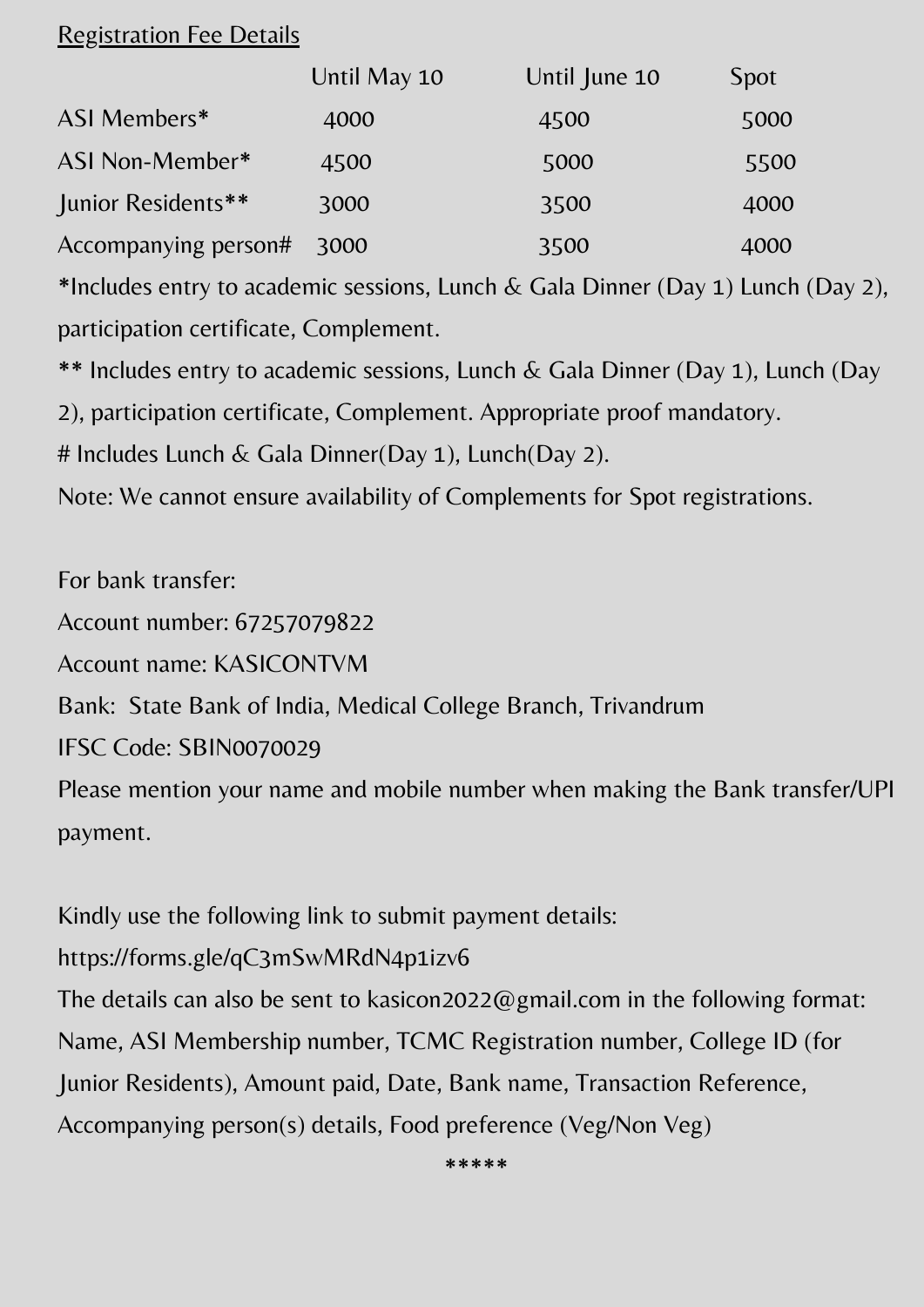### POSTERS AND PAPERS

KASICON 2022 is hereby opening invitations for a competition in Short Papers and e-Posters. This competition is open for anyone registering for the conference. Attractive prizes await the winners.

Registration for the conference is mandatory for participating in the competition.

Last date for registration for the competition shall be MAY 31st.

Kindly use the following link to submit the details:

https://forms.gle/uM6Yk2vLeTAmtyp79

Abstracts can also be sent to kasicon2022@gmail.com in the following format: Subject of the email: KASICON 2022 e-Poster/Short paper competition Text:

- Name of the presenting author:
- Names of other authors if any:
- Mobile Numbers (with name in brackets) of all authors: 1.

• Email id of all authors (with name in brackets): 1.

2.

2.

• Any other author details worth sharing:

Attachment: Word or PDF file of Title, Introduction, Materials & Methods, Results, Conclusions (Maximum word limit would be 300)

\*\*\*\*\*



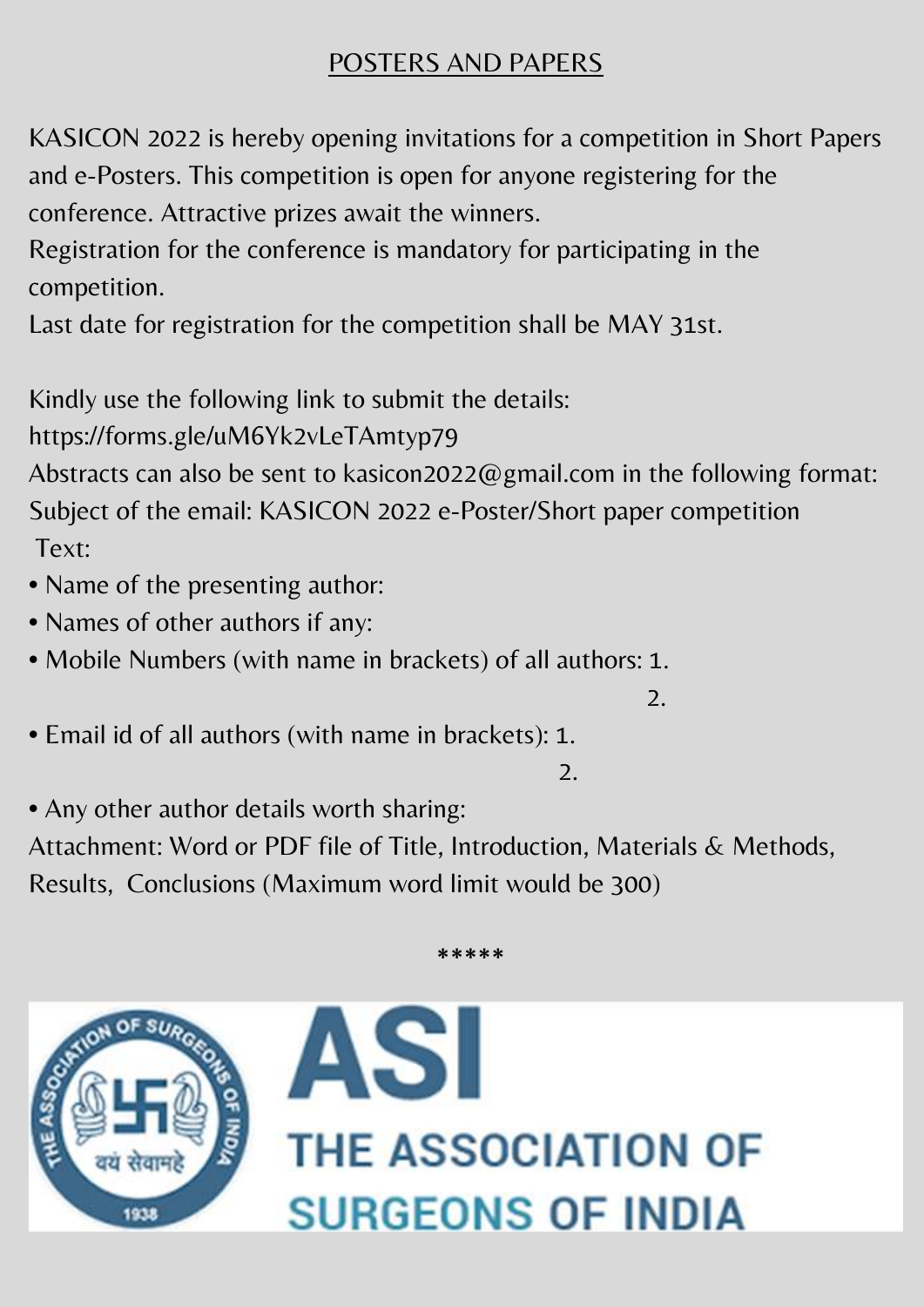## QUIZ

KASICON 2022 is hereby opening invitations for a State level Quiz for Surgical Junior Residents (PG students). The winners will receive attractive prizes. The first place winners will get the honour and privilege to represent Kerala at the ASICON 2022.

A team of two Junior Residents in General Surgery can register, for the competition, from one institution. The members of a particular team should belong to the same institution. There is no limit on the number of teams from an institution. However, endorsement by the Head of Department, stating that both members of the team are PG students of that department, in the letter head, is mandatory for each team. A scanned copy of the endorsement has to be submitted while registering. Registration for the conference is mandatory for participating in Quiz. After a preliminary round, 4 teams will be selected for the Final Round. Details of the date and the time shall be mentioned in the final brochure.

Last date for registration for Quiz shall be MAY 31st.

Kindly use the following link to register for Quiz:

https://forms.gle/gc7MfQTTrTDqRuLX6

Registrations can also be sent as a request to kasicon2022@gmail.com in the following format:

Subject of the email: KASICON 2022 Quiz Text:

• Names of Team Members: 1.

2.

- College of Affiliation:
- Mobile Numbers: 1.

2.

• Email ids: 1.

2.

Attachment: Scanned copy of the endorsement from HoD